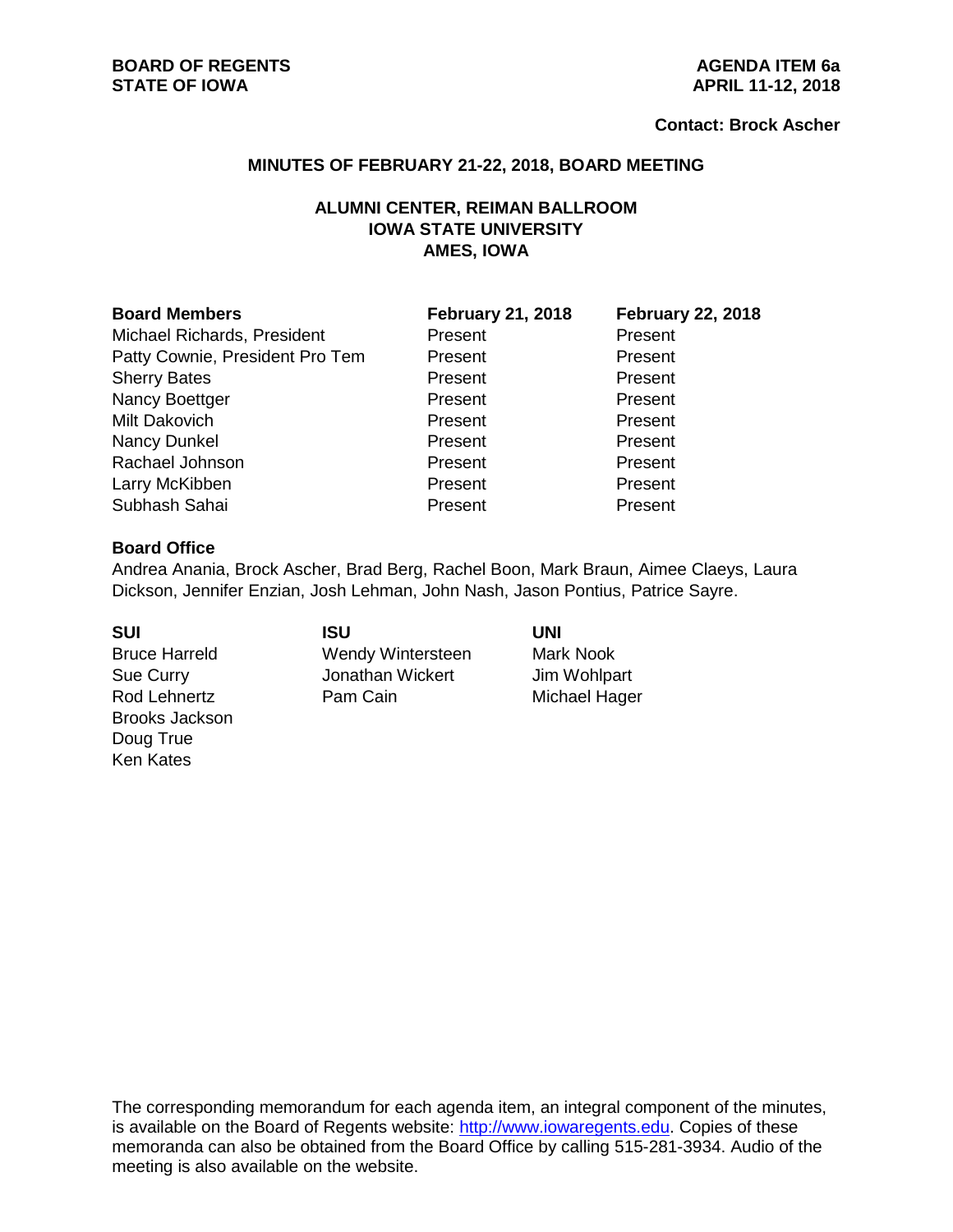# **BOARD OF REGENTS AGENDA ITEM 6a STATE OF IOWA**

# **February 21, 2018**

*The Property and Facilities Committee met at 11:30 a.m. The Investment and Finance Committee met at 11:50 a.m. The Academic and Student Affairs Committee met at 1:10 p.m. The Campus Safety and Security Committee met at 1:55 p.m.*

# **Call to Order for February 21, 2018**

President Richards called the meeting to order at 3:03 p.m.

### **Roll Call:**

|         | <b>Bates</b> | <b>Boettger</b> | Cownie | Dakovich | Dunkel | <b>Johnson</b> | McKibben | Richards | Sahai |
|---------|--------------|-----------------|--------|----------|--------|----------------|----------|----------|-------|
| Present |              |                 |        |          |        |                |          |          |       |
| Absent  |              |                 |        |          |        |                |          |          |       |

# **Sale and Award of \$25,000,000 Utility System Revenue Bonds, Series S.U.I. 2018**

Policy and Operations Officer Brad Berg introduced Dr. Sheryl Bailey from Springstead, Inc., the Board's municipal advisor.

Dr. Bailey reported that (1) 10 bids were received; (2) the winning bid was submitted by RBC Capital Markets; and (3) the true interest cost was 3.266%.

 $\checkmark$  MOVED by DAKOVICH, SECONDED by DUNKEL, to approve a resolution providing for the sale and authorizing and providing for the issuance and securing the payment of \$25,000,000 Utility System Revenue Bonds, Series S.U.I. 2018, for the purpose of constructing, equipping, installing and extending certain facilities and improvements to the Utility System of The State University of Iowa, funding the Debt Service Reserve Fund, and paying costs of issuance.

|     | <b>Bates</b> | <b>Boettger</b> | Cownie | Dakovich | Dunkel | <b>Johnson</b> | McKibben | <b>Richards</b> | Sahai |
|-----|--------------|-----------------|--------|----------|--------|----------------|----------|-----------------|-------|
| Ave |              |                 | ,,     |          |        |                | ,,       |                 |       |
| Nay |              |                 |        |          |        |                |          |                 |       |

MOTION APPROVED by ROLL CALL.

*The Audit and Compliance Committee met at 3:08 p.m. The University of Iowa Hospitals and Clinics Committee met at 3:30 p.m.*

# **Adjourn**

President Richards adjourned the meeting at 4:23 p.m.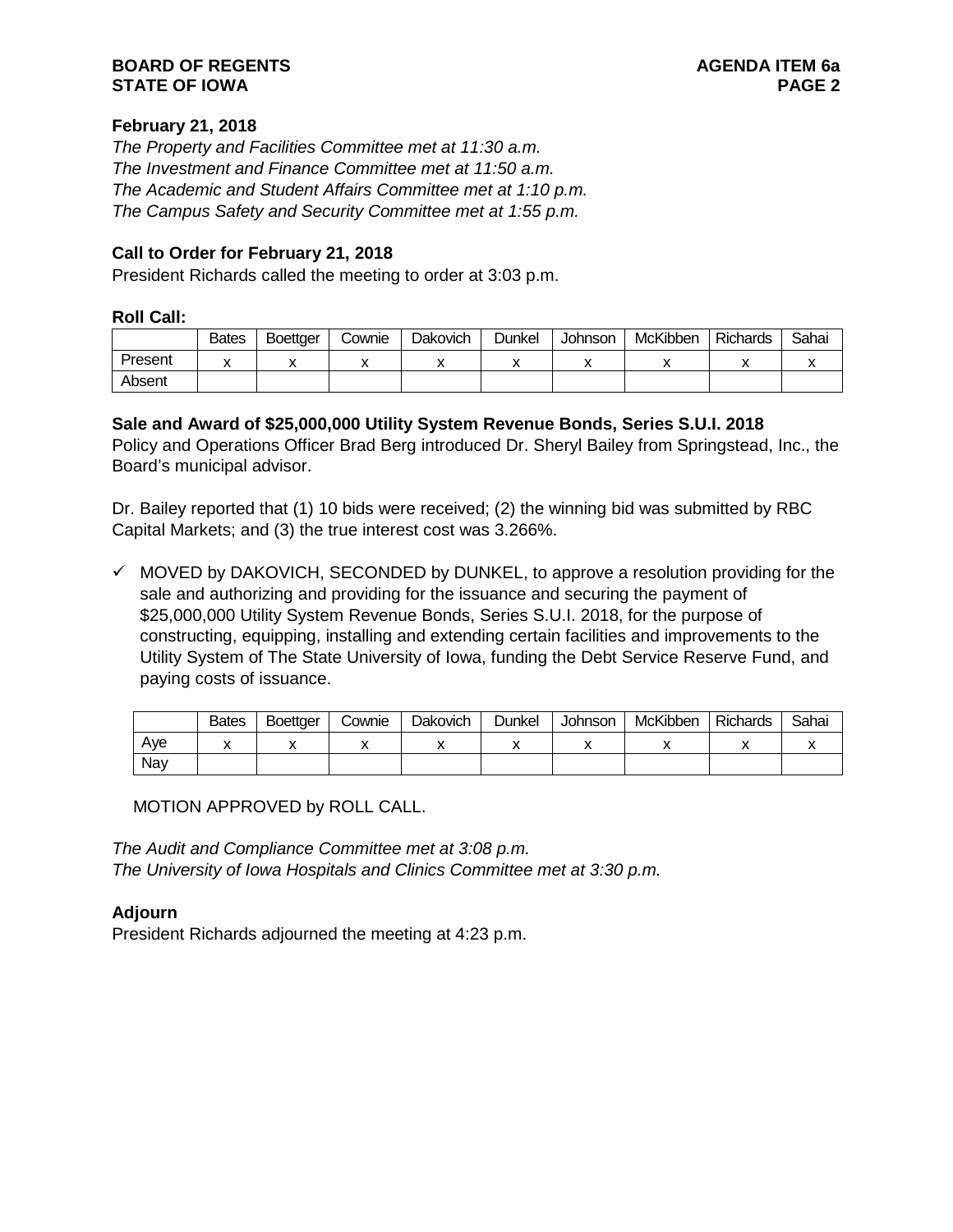# **Call to Order for February 22, 2018**

President Richards called the meeting to order at 9:45 a.m.

#### **Roll Call:**

|         | <b>Bates</b> | <b>Boettger</b> | Cownie | Dakovich | Dunkel | Johnson | McKibben | <b>Richards</b> | Sahai |
|---------|--------------|-----------------|--------|----------|--------|---------|----------|-----------------|-------|
| Present |              |                 |        |          |        |         |          |                 |       |
| Absent  |              |                 |        |          |        |         |          |                 |       |

### **Public Comment**

President Richards noted that public comment on issues that come before the Board is an important part of the Board's deliberations and welcomed the following presenters:

- ISU Student Body President Cody West on tuition
- **ISU Student Body Vice President Cody Smith on tuition**
- UIHC Staff Member Douglas Vander Ploeg on UIHC Dialysis
- **Dialysis patient Denny Burgess on UIHC Dialysis**
- SUI Student Lauren Mosher on Meatless Mondays at SUI
- **ISU Alum Darcy Maulsby on Meatless Mondays at SUI**
- **ISU Alum Julianne Johnston on Meatless Mondays at SUI**

The Board received the comments by GENERAL CONSENT

#### **Consent Agenda**

- $\checkmark$  MOVED by JOHNSON, SECONDED by DUNKEL, to approve and receive the following CONSENT AGENDA items:
	- a) Minutes of January 9-10, 2018 Board Meeting
	- b) Meeting of February 21, 2018 Investment and Finance Committee
	- c) Meeting of February 21, 2018 Property and Facilities Committee
	- d) Meeting of February 21, 2018 Academic Student Affairs Committee
	- e) Personnel Appointments
	- f) Semi-Annual Claims Activity Report
	- g) Proposed University Parking for FY 2019
	- h) Annual Diversity Report
	- i) Annual Span of Control Report
	- j) Annual Human Resources Report
	- k) Policy Manual Revision, Chapter 2.3

|     | <b>Bates</b> | <b>Boettger</b> | Cownie | Dakovich | Dunkel | Johnson | McKibben | <b>Richards</b> | Sahai |
|-----|--------------|-----------------|--------|----------|--------|---------|----------|-----------------|-------|
| Ave |              |                 |        |          |        |         |          |                 |       |
| Nay |              |                 |        |          |        |         |          |                 |       |

MOTION APPROVED by ROLL CALL.

#### **Board President Report**

President Richards read the following statement:

*The Tuition Task Force that we established last year was designed to have an open, public discussion about tuition rates and the funding of our public universities. The*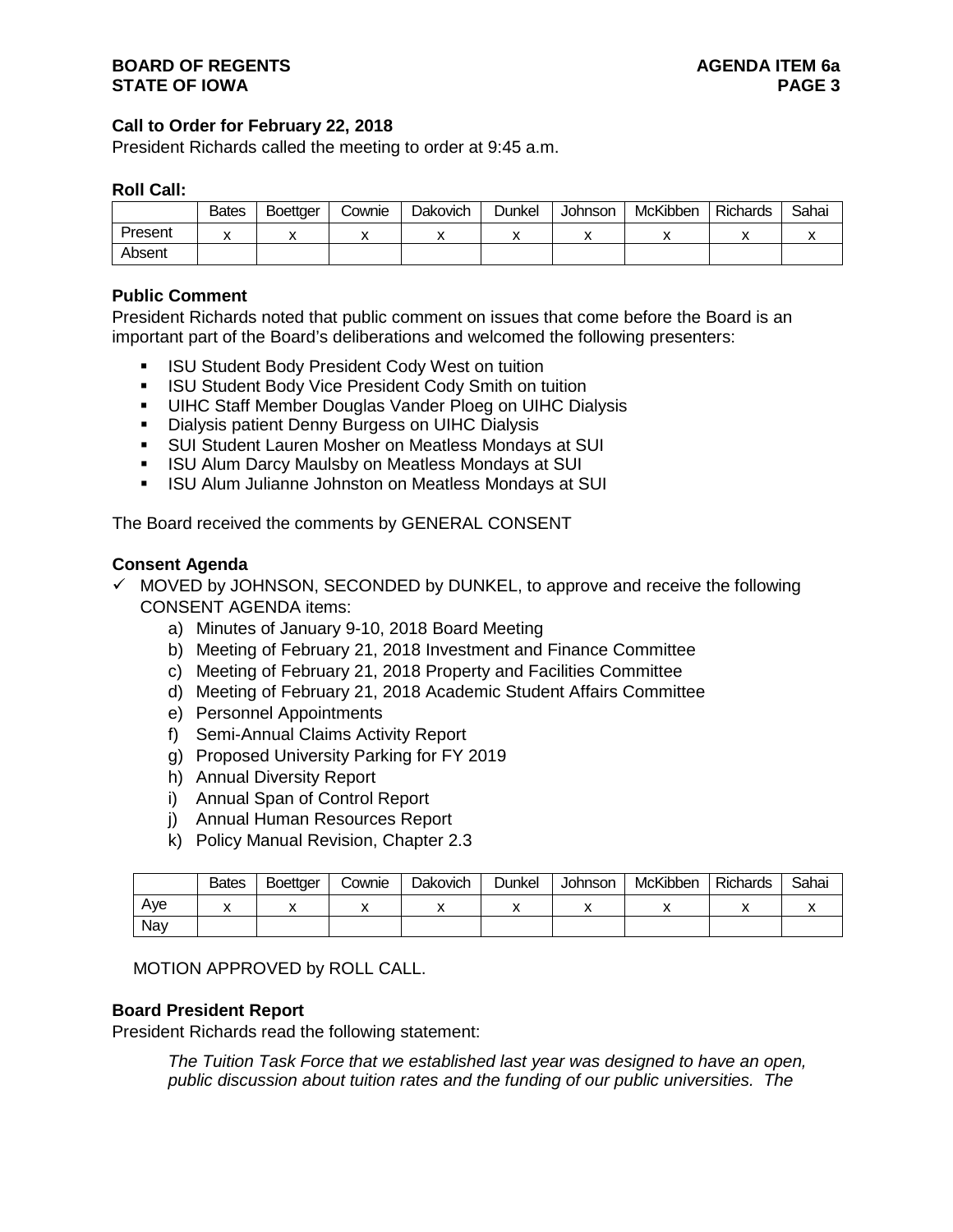*overriding goal was to come up with the right mix of funding sources that will allow our universities to be the best they can be.*

*There are three parts to funding our universities properly: tuition, state appropriations, and savings and reallocations of resources at our universities.*

*Finding the right combination of those three areas is the challenge, but it does require all three to be in sync. Our universities have saved or reallocated \$55 million since 2010, or roughly \$8 million per year. Additionally, the Board has generated \$70 million in savings in the last decade due to debt refinancing.*

*Let me say that again. Over the last 10 years, the universities have saved or reallocated \$125 million. So the universities are doing their part.*

*With regard to appropriations, the state has been a great partner with higher education for more than a century. We recognize the state's current fiscal situation, and appreciate the governor and the legislature working with us to keep our fiscal year 2018 reduction as low as possible. We don't like any reduction – no one would – but when finalized we will work to minimize any impact on our campuses, particularly to students.*

*However, the fiscal year 2018 reductions are not yet set. Also, we do not know what the fiscal year 2019 appropriations level will be. We were encouraged that Governor Reynolds put an additional \$7.25 million into the Regents budget for her 2019 recommendation for next year, and will continue to advocate with our partners in the*  legislature and Governor's office for additional funding for our universities. I would note *that our fiscal year 2019 funding request was for financial aid for resident, undergraduate students. The state of Iowa ranks last in the nation in need-based financial aid to public university students. This money will help keep college affordable for Iowans.*

*This leaves uncertainty with our budgets. By our meeting in April, we will have a much better understanding on where things stand, and begin the deliberation, with a final vote scheduled in June. We must get this right and will only approve rates one time this year.*

*We need the proper mix of financial resources at our universities. This must be done collectively. It takes all of us working together to maximize the resources of our public universities. The Board is committed to working collaboratively with everyone to achieve our collective goal of continuing to provide accessible, affordable, high-quality public higher education to Iowa students.*

*As I indicated yesterday when I spoke to the legislature, we are committed to doing only one tuition increase this year. Obviously there is uncertainty, but in the interest of transparency, I want to share that we have been actively studying tuition increases for resident undergraduates at rates under four percent. Under four percent.*

*Additionally, having predictability of future tuition increases was one concern that we heard from so many different groups. So this fall, we intend to announce a multi-year tuition model, with a baseline percentage increase for the next five years, starting with the 2019-20 academic year. We will do further study this year to determine what the range of increase each year and will provide more specifics as the year goes along. But we want to come up with a plan that allows for students and their families to know what tuition rates will be, and what will be projected for the next several years.*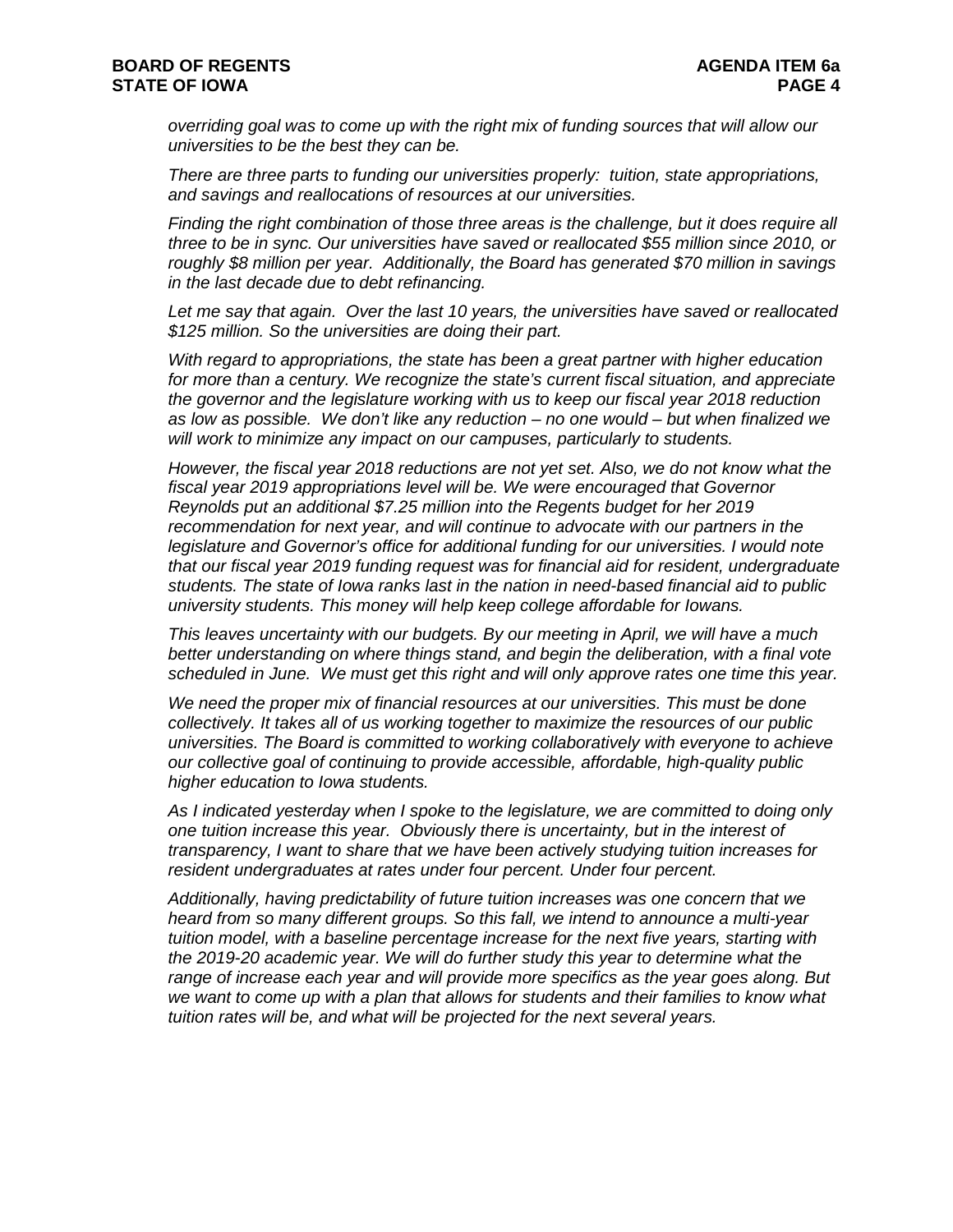# **BOARD OF REGENTS AGENDA ITEM 6a STATE OF IOWA**

# **Reports from Institutional Heads**

President Wintersteen President Harreld, and President Nook gave reports on recent activities at their respective institutions.

Regent Boettger asked President Harreld to elaborate on the Grow Initiative, which helps SUI students to connect student jobs and internships to their studies. President Nook noted that all three Regent Universities were ranked in the top 100 safest universities. Regent Cownie congratulated all three institutions on their inclusion.

Regent McKibben commented on President Harreld's budgeting facts, noting that the state of Iowa budget and Regent university enrollment have grown over the last 20 years, yet state appropriations have been reduced by 11.2 percent. Since FY 1998, the state's general fund budget has increased by \$2.2 billion – or 67 percent. Since FY 1998, the Regents state general fund appropriation has dropped by \$71.9 million. This is despite enrollment at Regent universities increasing by 21 percent during the same time. There has been no new support for an entire generation. Regent McKibben stated that since the state's "rainy day fund" is funded with tens of millions of dollars, there is no reason for the legislature to do a mid-year budget cut.

The Board received the reports by GENERAL CONSENT.

# **Residence System Governance Report – First Reading**

Policy and Operations Officer Brad Berg introduced Pete Englin, assistant vice president for student affairs at ISU; Glenn Gray, assistant vice president for student affairs and executive director of residence at UNI; and Von Stange, assistant vice president for student life and senior director of university housing & dining at SUI to present information related to housing and dining at the three universities.

Regent Johnson noted that room and board costs represent a significant portion of the full cost of attendance at the three universities. She requested updated figures for the full cost of attendance be presented at the Board's April meeting.

Regent Sahai asked why different rooms cost different amounts at the three universities. Mr. Berg explained that the availability of amenities, the universities' respective competitive environments, and the capital needs of each system contribute to this variance. Regent Bates asked about the benefits of living on campus and whether enough students know about these benefits.

# **University of Iowa Proposed Removal of Naming**

President Richards moved item 11 ahead of items nine and 10.

 $\checkmark$  MOVED by COWNIE, SECONDED by DAKOVICH, to approve the removal of the name "Stephen A. Wynn" from the Institute for Vision Research at the University of Iowa.

|     | <b>Bates</b> | <b>Boettger</b> | Cownie | Dakovich | Dunkel | <b>Johnson</b> | McKibben | <b>Richards</b> | Sahai |
|-----|--------------|-----------------|--------|----------|--------|----------------|----------|-----------------|-------|
| Aye |              |                 |        |          |        |                |          |                 |       |
| Nav |              |                 |        |          |        |                |          |                 |       |

MOTION APPROVED by ROLL CALL. **Annual Graduation and Retention Report**